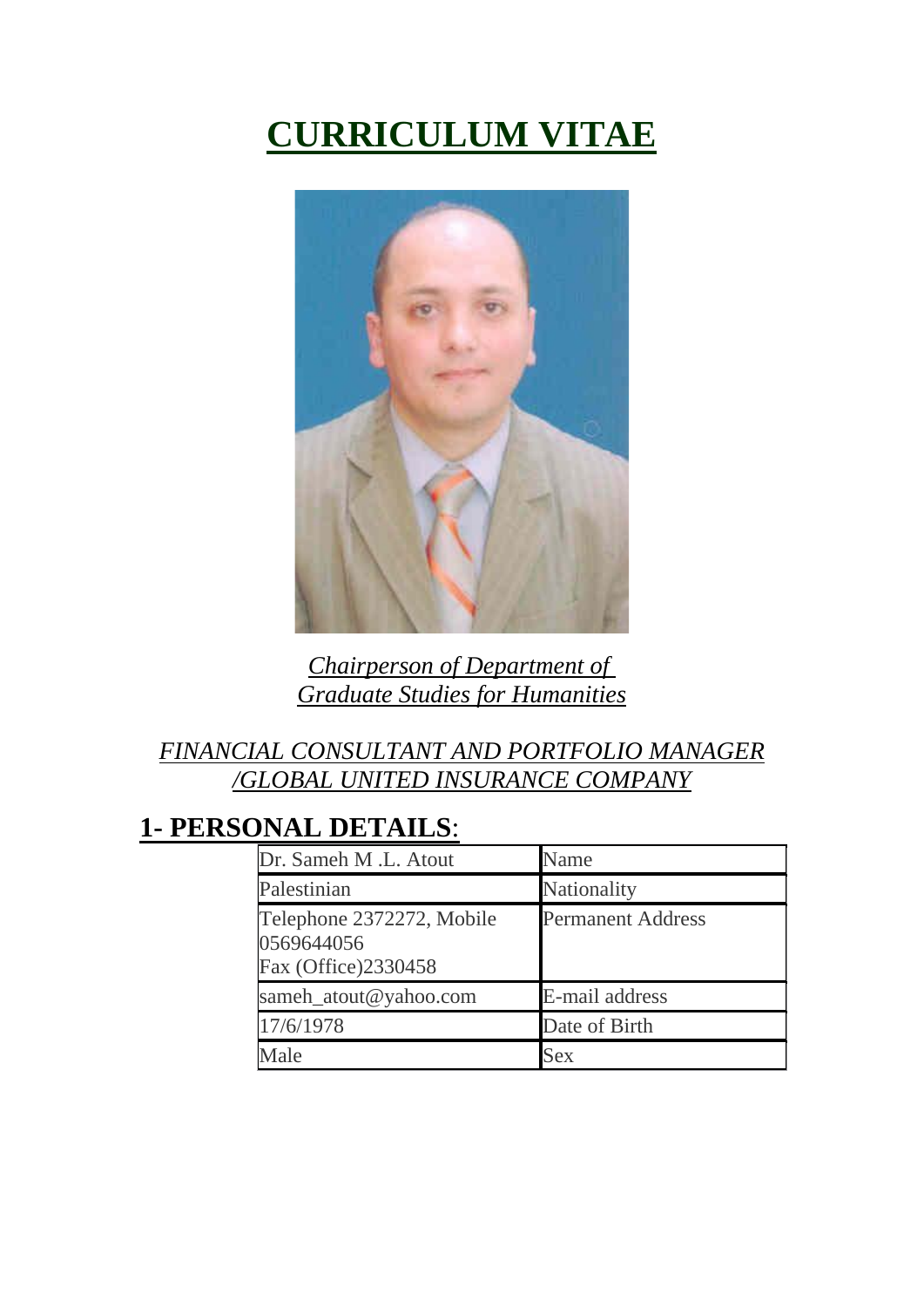### **2- EDUCATIONAL QUALIFICATIONS:**

#### **A- GSEC**

| Year of | Subjects                                                                | <b>School Where</b>       | Examination                                                                                          |
|---------|-------------------------------------------------------------------------|---------------------------|------------------------------------------------------------------------------------------------------|
| Passing | <b>Studies</b>                                                          | <b>Studies</b>            | Passed                                                                                               |
| 1996    | 1-Physics<br>2-Chemistry<br><b>Mathematics</b><br>4-English<br>Language | Qadri Secondary<br>School | The General<br>Secondary<br>Education<br>Certificate<br>Examination<br>1996,<br>Scientific<br>Stream |

#### **B-B.Acc**

| Optional<br>Subjects | Core Subjects                                                                                                                                          | <b>University Duration</b><br>Where<br><b>Studies</b> | of the<br>Course | Degree<br>Passed                           |
|----------------------|--------------------------------------------------------------------------------------------------------------------------------------------------------|-------------------------------------------------------|------------------|--------------------------------------------|
| Cost                 | 1-Cost<br><b>Accounting Management</b><br>Accounting<br>2-Auditing<br>3-Business<br>Administration<br>4-Advanced<br>Accounting<br>5-Modern<br>Economic | An-Najah<br>N.<br>University                          | 1996-<br>1999    | <b>Bachelor</b><br>οf<br><b>Accounting</b> |

**C-M.Acc**

| Optional<br>Subjects | Core<br>Subjects                                                                                                                                               | <b>University Duration</b><br>Where<br><b>Studies</b> | of the<br>Course | Degree<br>Passed        |
|----------------------|----------------------------------------------------------------------------------------------------------------------------------------------------------------|-------------------------------------------------------|------------------|-------------------------|
| <b>Auditing</b>      | Part-1<br>1-Advanced Academy<br>Managerial<br><b>Accounting Banking</b><br>2-Advanced and<br><b>Auditing</b><br>3-Advanced Sciences<br>Financial<br>Accounting | Arab<br>for<br>Financial                              | 2000-<br>2002    | Master of<br>Accounting |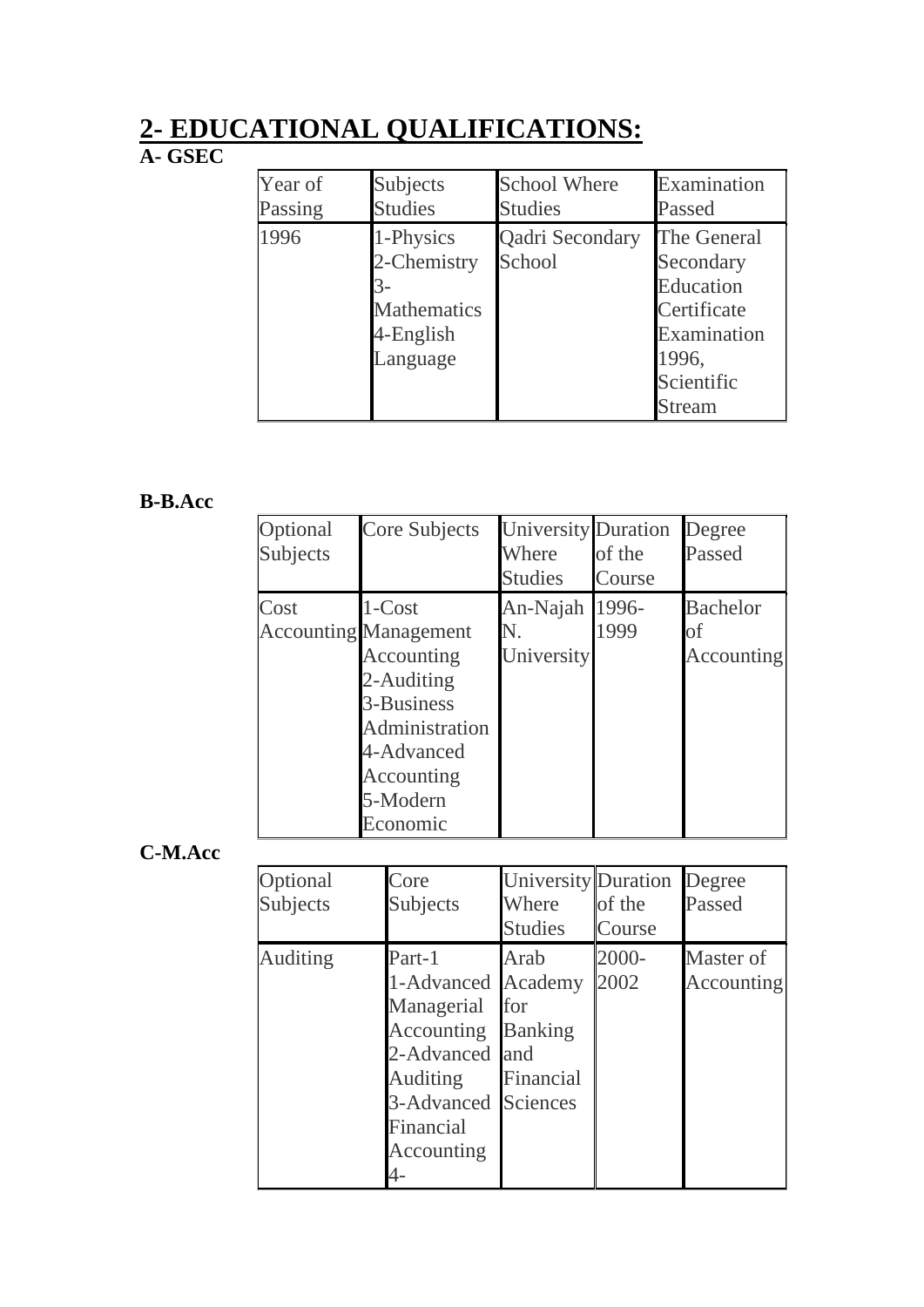| Accounting  |  |  |
|-------------|--|--|
| Theory      |  |  |
| Part-2      |  |  |
| 1-Portfolio |  |  |
| Management  |  |  |
| 2-Foreign   |  |  |
| Exchange    |  |  |
| Management  |  |  |

#### **D-Ph.D. in Accounting**

| Optional<br>Subjects                                             | Core<br>Subjects | <b>University Duration</b><br>Where<br><b>Studies</b>                           | of the<br>Course | Degree<br>Passed                                                                                                           |
|------------------------------------------------------------------|------------------|---------------------------------------------------------------------------------|------------------|----------------------------------------------------------------------------------------------------------------------------|
| Managerial<br>Accounting<br>and Activity<br><b>Based Costing</b> |                  | Arab<br>Academy<br>for<br><b>Banking</b><br>and<br>Financial<br><b>Sciences</b> | 2002-2005 PhD in | Accounting<br>titled"<br>Model of<br>Analysis<br>How to<br>Calculate<br>Customer<br>Profitability<br>in Banks of<br>Jordan |

# **3- COMPUTER EDUCATION:**

| <b>Year of Passing</b> | Institution<br>Where studied                                       | Course                                                                  |
|------------------------|--------------------------------------------------------------------|-------------------------------------------------------------------------|
| 2001                   | Center                                                             | Orient House A-Microsoft Windows,<br>WinWord, Excel, Access, PowerPoint |
| 2003                   | Arab<br>Academy for<br>Banking and<br>Financial<br><b>Sciences</b> | <b>B-SPSS, Financial Analysis</b>                                       |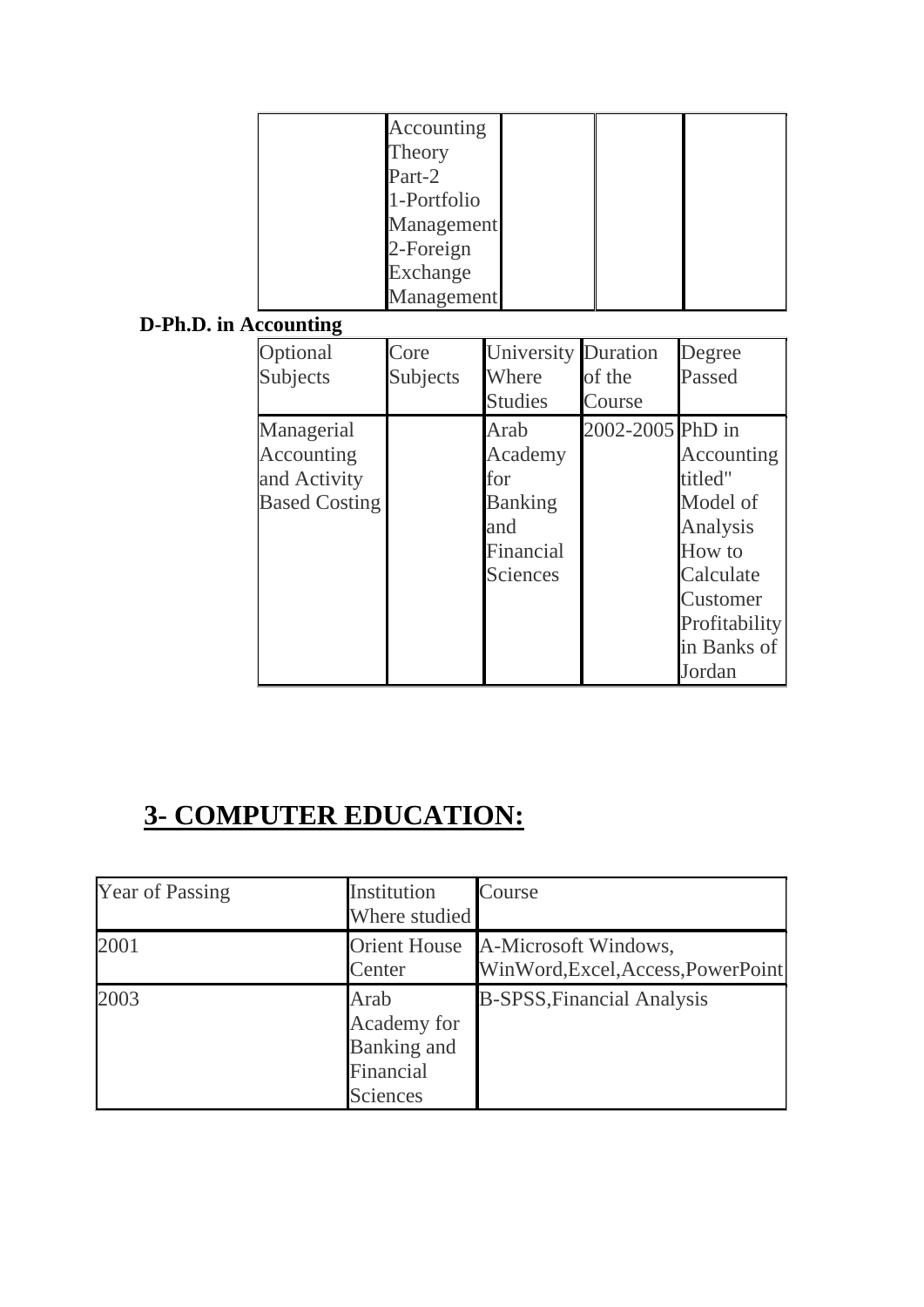# **4-TEACHING EXPERIENCE:**

| Experience     | Subjects taught                                                                                                                                         | Handled the    | Classes Name of<br>Institute   |
|----------------|---------------------------------------------------------------------------------------------------------------------------------------------------------|----------------|--------------------------------|
| 2004-2005      | 1-Principles of Accounting 1,2<br>2-Mangerial Accounting<br>3-Cost Accounting<br>4-Principles of Management<br>5-TAX, Auditing                          | B.S.C          | Isra'a<br>University           |
| 2004-2005      | Part, tow. three, CMA Exam                                                                                                                              | Student        | Orient<br>house<br>Academy     |
| 2004-2005      | Human resource and other topics in<br>management, stocks and bonds markets                                                                              | <b>Student</b> | Orient<br>house<br>Academy     |
| 2005-until now | Principles of Accounting 1,2, cost and<br>managerial accounting, accounting<br>information system                                                       | B.S.C          | Najah<br>University            |
| 2005-2009      | <b>Advance Cost Accounting Auditing,</b><br>Managerial Accounting, accounting<br>information system, financial statement<br>analysis, business research | B.S.C          | Arab<br>American<br>University |
| 2005-2006      | Shamel , Stock evaluation , Financial<br><b>Statement Analysis</b>                                                                                      | B.S.C          | Arabic<br>computer<br>Center   |
| 2009           | Director of tax master program                                                                                                                          |                | Najah<br>University            |
| 2010-until now | Chairperson of Department of<br><b>Graduate Studies for Humanities</b>                                                                                  |                | Najah<br>University            |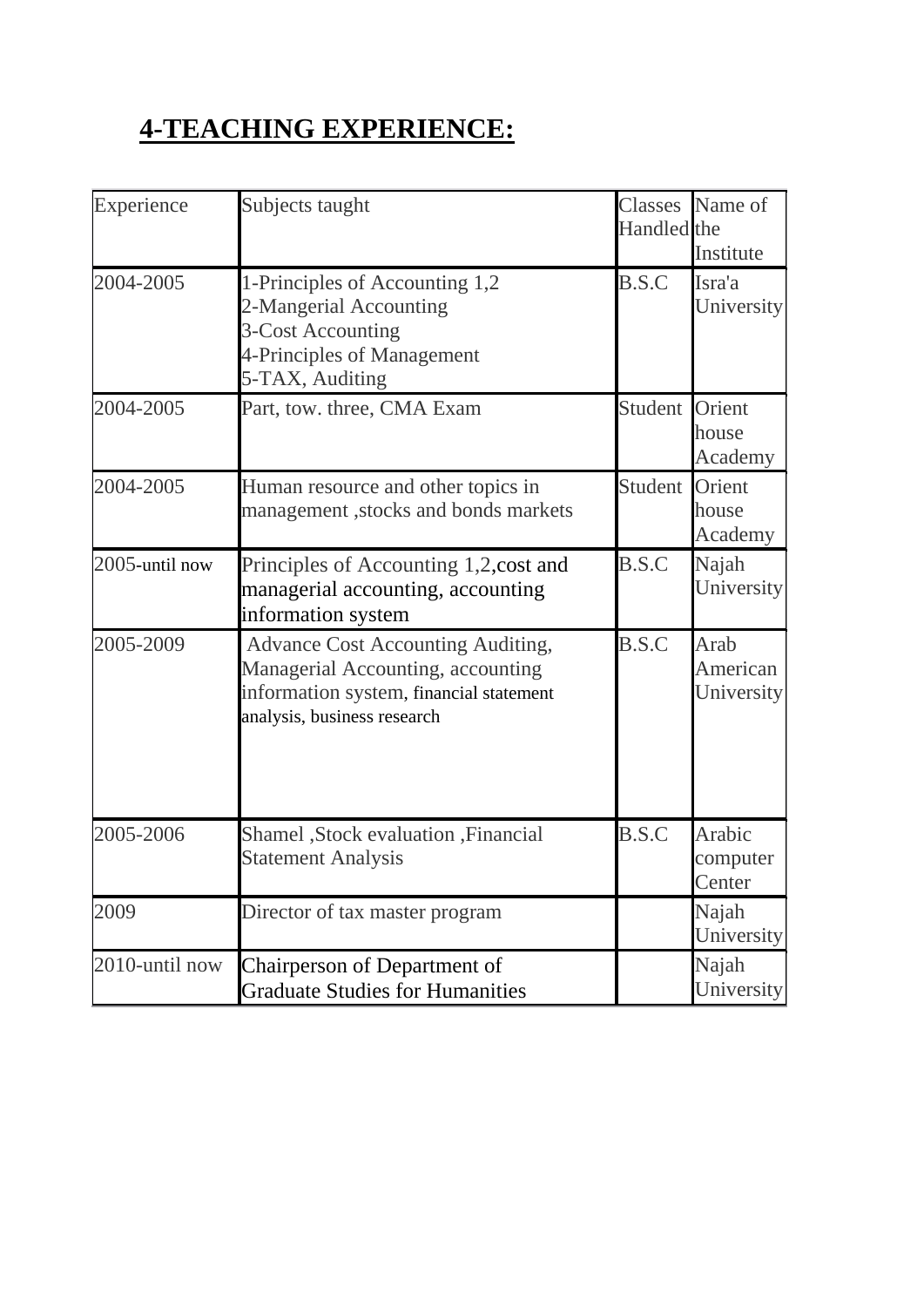# **5-Practical Experience:**

| Book keeping , prepare financial<br>statement                                  | New home<br>Company                  | 2002 | 2000- Accountant                                                                                                                                                                                                                            |
|--------------------------------------------------------------------------------|--------------------------------------|------|---------------------------------------------------------------------------------------------------------------------------------------------------------------------------------------------------------------------------------------------|
| Prepare budgets, Development project,<br>Prepare financial statement           | New home<br>Company                  | 2005 | 2002- Head of<br>Department                                                                                                                                                                                                                 |
| <b>Financial Consultant</b>                                                    | Quqa<br>Company                      | 2005 | 2003- Financial<br>Consultant                                                                                                                                                                                                               |
| Prepare budgets, Development project,<br>Prepare financial statement           | Al Thuraya<br>Investment<br>&Trading | 2008 | 2005- Financial<br>Manager, Portofolio<br>Manager, Financial<br>Consultant                                                                                                                                                                  |
| PREPARE MANAGEMENT REPORT<br>AND REPORTING BY DETAILS PER<br><b>INVESTMENT</b> | <b>TRUST</b><br><b>COMPANY</b> until | now  | 2008-Portofolio<br>Manager, Financial<br>Consultant,<br>managing market<br>research,<br>analyzing new<br>trends in the<br>financial service,<br>studying and<br>analyzing the<br>feasibility studies<br>Prepare budget<br>and business plan |

### 6- Research

- a- Palestinian tax low 2004, al- Quds journal, 2009.
- b- Cash flow measurements in Palestine market, al-Quds journal, 2009.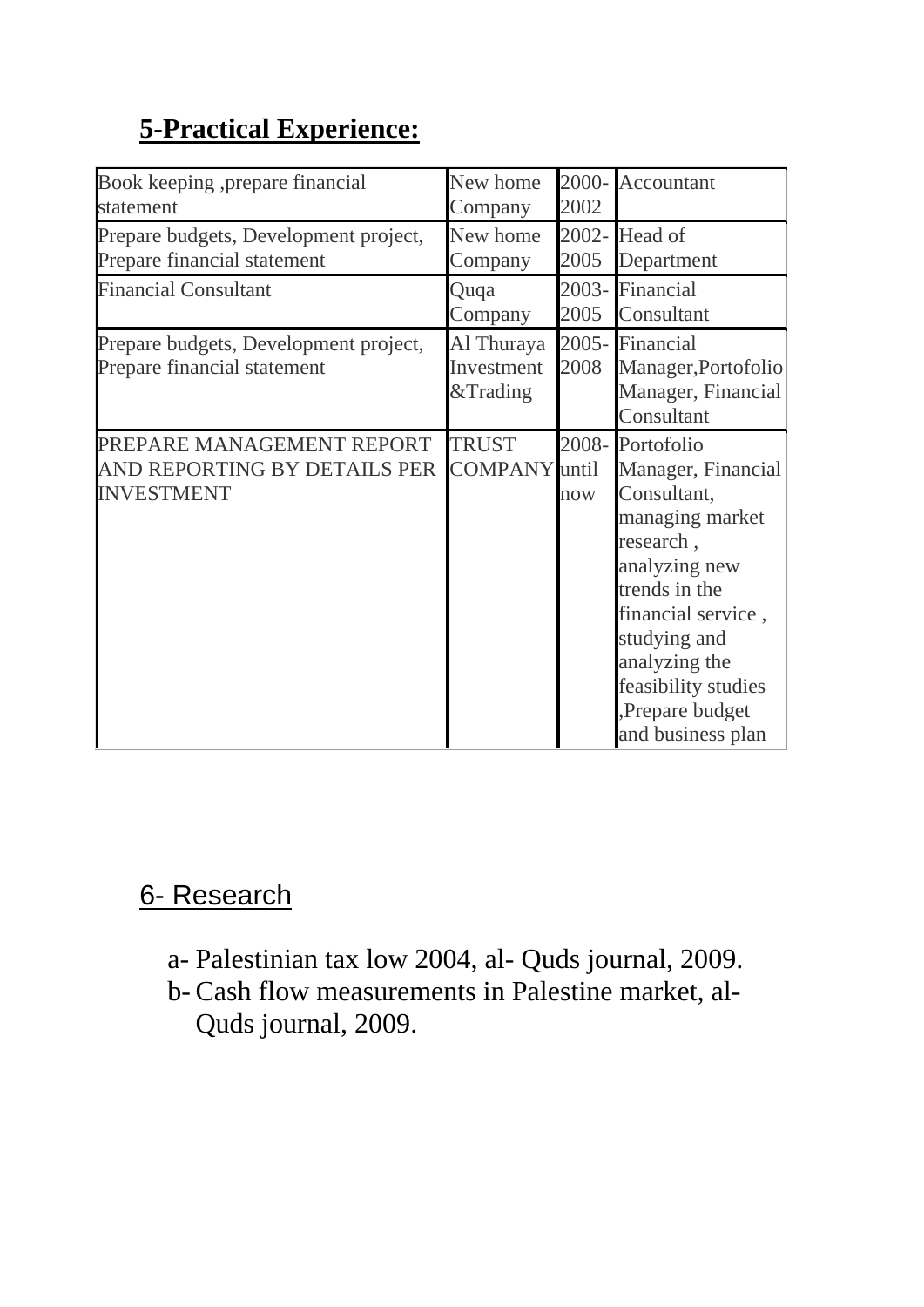## **7- TRAINING COURSE CERTIFICATE:**

1- Sales Tax Law, Amendments & Applications /Amman Chamber of Commerce/2004

- 2- ABC System/Orient house center/2004
- 3- Financial Analysis /Slam Center/2005
- 4- EFQM /NAJAH UNIVERSITY 2010-2011

#### **8-REFERENCES :**

1-Dr. Khalid Ammen Abdallah ,Ph.D ., (USA) Former President, Arab Academy for Banking and Financial Sciences 2-Dr. Mousa AL-Madhoun , Ph.d.,Former Dean College OF Financial Sciences .AL-Isra University ,p.o.box23.23 p.o.11622 3-Dr. Abed Nasser I.H Nour ,PhD ., Isra University ,Mobile 0795799448 4- Zuhir .Atout , GM. AMMI COMPANY IN AMMAN ,MOBILE 0096265693757

## Abstract from Dr.Sameh .Atout

The analysis of customer profitability is a new trend in managerial accounting, which this present study aims to explore in terms of its calculation and application by commercial banks in Jordan.

The researcher has also scrutinized the main obstacles preventing the applicability of this approach and then drew up a number of suggestions to solve these obstacles.

In order to carry out the research, the researcher devised a questionnaire in order to touch upon the application of the same approach at Jordanian commercial banks; it also aimed at figuring out the main obstacles impeding banks from applying this approach, a second questionnaire was distributed among all commercial banks working in Jordan to contrive the infrastructure necessary for drawing up the framework to be suggested to calculate the customer profitability, personal interviews were also conducted for the same purpose, while the